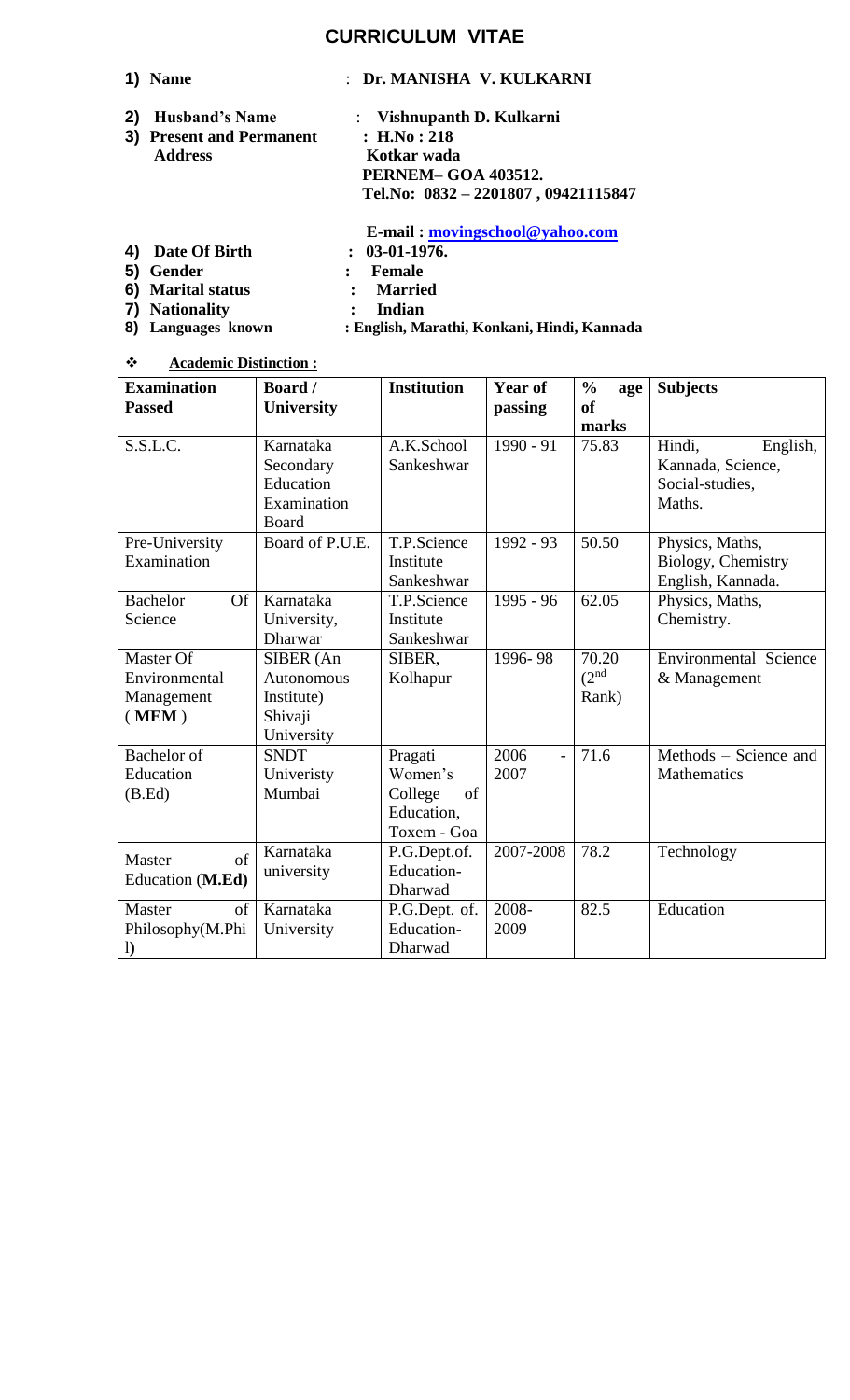| Doctor Of                | Karnataka         | P.G.Dept. of. | $2009 -$ | <b>Registr</b>    | Education |
|--------------------------|-------------------|---------------|----------|-------------------|-----------|
| Philosophy               | University        | Education-    | 2014     | ation             |           |
| (Ph.D)                   |                   | Dharwad       |          | No:               |           |
|                          |                   |               |          | S.C/09-           |           |
|                          |                   |               |          | 10/05             |           |
| <b>National</b>          | <b>UGC</b>        | Lectureship   | June-    | $e-$              | Education |
| <b>Eligibility Test</b>  |                   |               | 2011     | <b>Certific</b>   |           |
| (NET)                    |                   |               |          | ate               |           |
|                          |                   |               | & also   | No:               |           |
|                          |                   |               |          | 1110063           |           |
|                          |                   |               | Dec-2011 | 64                |           |
|                          |                   |               |          |                   |           |
|                          |                   |               |          | $\boldsymbol{\&}$ |           |
|                          |                   |               |          | No:               |           |
|                          |                   |               |          | 1120067           |           |
|                          |                   |               |          | 69                |           |
| <b>State Eligibility</b> | <b>Mysore</b>     | Karnatak      | OCT-     | <b>SET</b>        | Education |
| <b>Test (SET)</b>        | <b>University</b> |               | 2011     | No.: <b>UO</b>    |           |
|                          |                   |               |          | $M/K-$            |           |
|                          |                   |               |          | <b>SET/00</b>     |           |
|                          |                   |               |          | $4/2012 -$        |           |
|                          |                   |               |          | 13                |           |
| M.A. (Sociology)         | <b>IGNOU</b>      |               | 2017     | <b>First</b>      | Sociology |
|                          |                   |               |          | <b>Class</b>      |           |

#### **TITLE OF THE Ph.D THESIS: "EFFECT OF VARIED ICT INSTRUCTIONAL APPROACHES ON ACADEMIC ACHIEVEMENT AND RETENTION IN SCIENCE AMONG SECONDARY SCHOOL STUDENTS"**

- **Employment Exchange , Panjim, Goa No: w/3228/09**
- **Residence Certificate No: 2208166271/1320 dated : 23 August 2016 (valid for 3 years).**

### **Experience :**

- Worked as Project Trainee-III in Biological Oceanography Department at National Institute Of Oceanography, Goa For 2 years ( 1999 - 2000).
	- **Participated** in **SK-149C cruise** for **IRS-P4 validation** from 15/11/1999 to 29/11/1999 and collected data on phytoplankton taxonomy, chlorophyll a and primary productivity.
	- **Participated** in **SK-152 cruise** for **IRS-P4 validation** from 30/3/2000 to 13/4/2000 and collected data on phytoplankton taxonomy, chlorophyll a, primary productivity, absorption spectra and yellow substance.
- Worked as **Teacher** and honourarily served as **Project Coordinator** for a NGO called MOVING SCHOOL ORGANISATION from 2001 – 2006 : A project aimed at educating poor children of migratory labour community from Karnataka and other neighbouring states. More than **12000** needy children benefitted from this project.
- Worked as lecturer in Pragati Women's College of Education ( B.Ed) (Affliated to SNDT University) Torxem , Pernem, Goa for academic year 2009-10.
- Worked as lecturer and Principal in Shree Vetal Institute of Education And Training, Colvale, Goa.

### **Training :**

- I was selected for training at "**Rashtriya Chemicals and Fertilizers"( RCF – Govt.Of India). Bombay** for one month period . During the training I had undergone the studies related to Air, Noise & Water pollution and it's control measures . I have received " Excellent Performance" certificate from the organisation.
- Participated in the training course on **" Remote sensing application to ocean studies : special emphasis on IRS – P4" satellite** conducted by the **National Institute Of Oceanography, under the sponsorship of NNMRS, ISRO, Dept.Of. India.**
- Participated in **Gender sensitization awareness & training programme** organized by the **Goa state council for science & technology and supported by Department of Science, Technology (NCSTC), GoI, New Delhi.**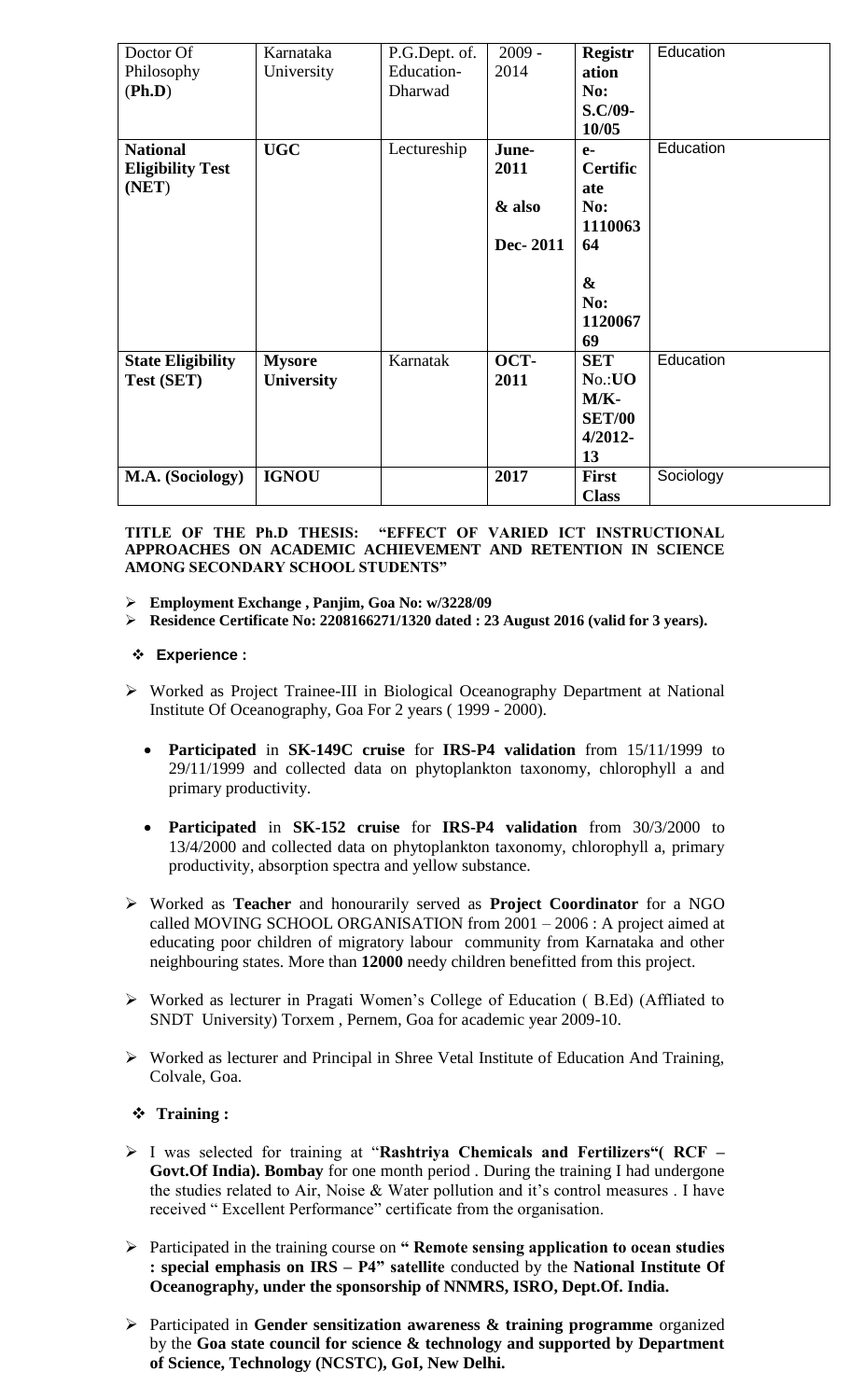# **Research work ( Master of Environmental Science):**

Carried out research entitled the study of Environmental Management at Neyveli Fertilizer Factory ( Govt.Of.India) Neyveli , Tamil Nadu.

It consists of :

- a) Removal of oil and grease from effluent ,
- b) Reduction of Chromium,
- c) Removal of Ammonical Nitrogen from the effluent.

# **Publications:**

| A)             |                                                                                                                                                                                             |                                                                                                                                                                                                                                                                                  |                          |
|----------------|---------------------------------------------------------------------------------------------------------------------------------------------------------------------------------------------|----------------------------------------------------------------------------------------------------------------------------------------------------------------------------------------------------------------------------------------------------------------------------------|--------------------------|
| Sl.no          | Name of the<br>Journal/<br>proceedings                                                                                                                                                      | <b>Title</b>                                                                                                                                                                                                                                                                     | <b>Place and</b><br>Year |
| 1              | $PORSEC - 2000$                                                                                                                                                                             | The<br>importance<br>of<br>phytoplanktons size fractions<br>study :<br>Pigment<br>and<br>Productivity in Laccadive Sea -<br>A case study for Ocean color<br>Application. Poster paper<br>presented at 5 <sup>th</sup> Pacific Ocean<br>Remote Sensing Conference<br>held at Goa. | Dec-<br>2000             |
| $\overline{2}$ | <b>PORSEC - 2000</b><br>S.G.Prabhu<br>Matondkar, E.Desa,<br>Elgar Desa,<br>T.Suresh, Ramdas,<br>Ancy Rodrigues,<br>Neeta Mehta,<br><b>Blasio Dias,</b><br>Manisha Kulkarni,<br>Sushma Parab | Production<br>Primary<br>measurement in the Northern<br>Arabian Sea (November 1999<br>April 2000), and their<br>and<br>comparison with current models.<br>Poster paper presented at $5th$<br>Pacific Ocean Remote Sensing<br>Conference held in Goa                              | Dec-<br>2000             |
| 3              | <b>PORSEC 2000</b><br>S.G.Prabhu<br>Matondkar, E.Desa,<br>Elgar Desa,<br>T.Suresh, Ramdas,<br>Ancy Rodrigues,<br>Neeta Mehta,<br><b>Blasio Dias,</b><br>Manisha Kulkarni,                   | Distribution of Chlorophyll and<br>subsurface Chlorophyll maxima<br>in Bay of Bengal during<br>December – January period.<br>Paper presented at 5 <sup>th</sup> Pacific<br>Ocean Remote<br>Sensing<br>Conference held in Goa.                                                    | Dec -2000                |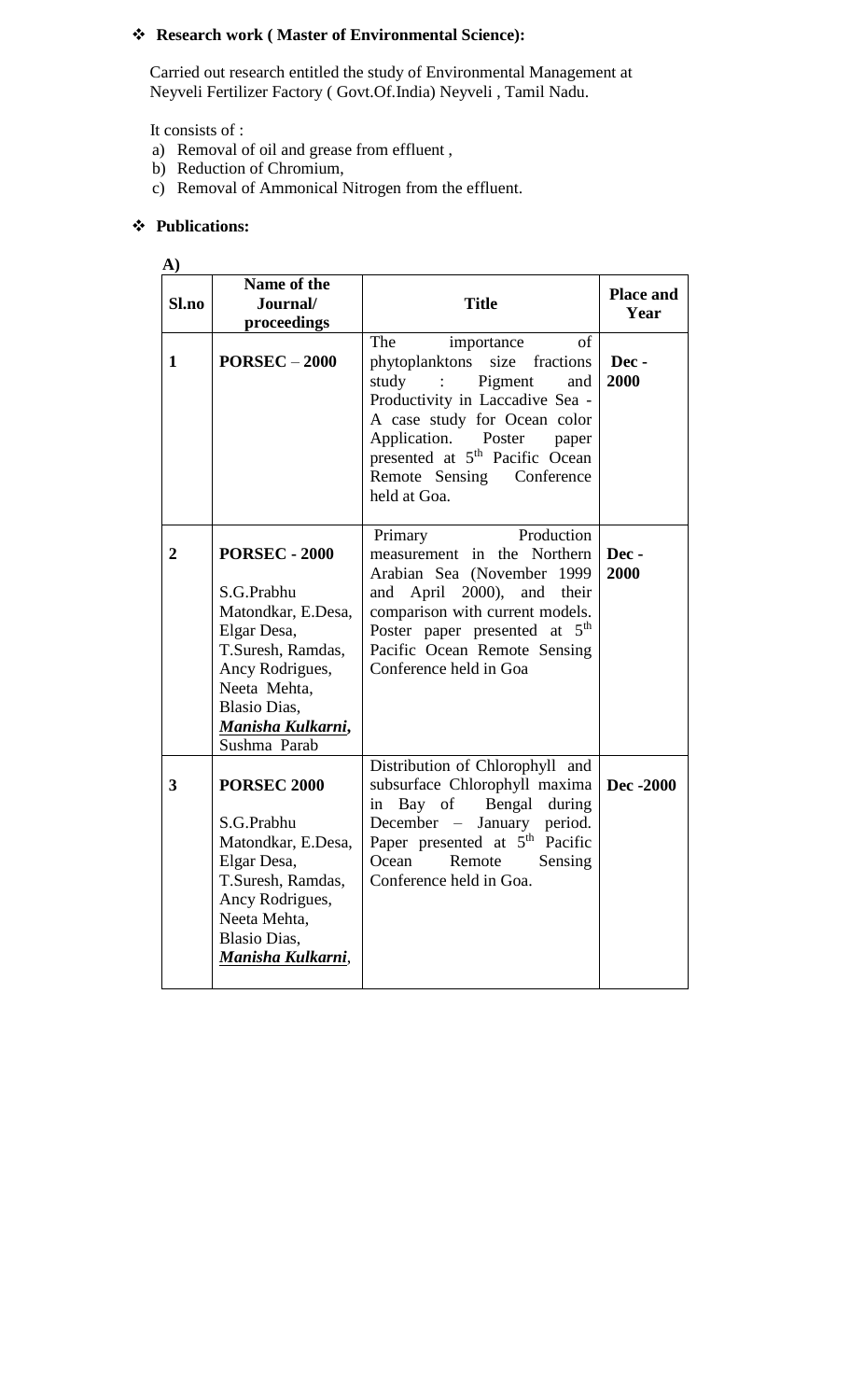- 1. Participated in **One-day state level Syposium** on **"Mental health no more in**  shadows" held on 18<sup>th</sup> November 2006, (Sponsored by ICSSR, WRC, Mumbai), Govt.College of Arts and Commerce, **Virnoda – Pernem, Goa**
- **2.** Presented Paper entitled " Instructional Designs for Disadvantaged Learners" at the **International Symposium** on "**Instructional Designing for the Life Long Learning of Disadvantaged** Learners" on 25<sup>th</sup> and 26<sup>th</sup> March 2009, conducted by the Center for Educational Research and The Directorate of Distance Education, **Madurai Kamaraja University, Madurai.**
- **3.** Presented Paper on **"BIODIVERSITY**" at the **UGC Sponsored National Seminar** on " Environmental Degradation : An Imminent Challenge of 21<sup>st</sup> Century" held on 3rd and 4th April 2009 at **Mahantswamy Arts , Science and Commerce College, Haunsbhavi – Haveri , Karnataka.**
- **4.** Presented Paper at the **International Conference** on " **Educational Leadership And Practices In India**" on  $11<sup>th</sup> - 13<sup>th</sup>$  June 2009, Sponsored By : **University Grant Commission, New Delhi, India - In Collaboration with Department of Educational Administration, School of Education, Howard University, Washington DC, USA** and Educators International Inc., USA, Organized by: **Sri Ramakrishna Mission Vidyalaya College of Education – Coimbatore.**
- **5.** The paper entitled " **Job Satisfaction Of Female Teachers Working In Secondary Schools"** has been accepted for the **virtual Presentation at the "EDULEARN09– International Conference on** Education and New Learning Technologies" **(iated – International Association of Technology Education and Development**), **held on July 6th -8 th 2009,** *at Barcelona, SPAIN.*
- **6.** Attended the **"Regional Conference on Special Needs Education (SNE -2009**)" , held on 20 – 22<sup>nd</sup> July 2009 at University of Malaya, Kuala Lumpur for the oral presentation of the paper entitled **" Instructional Strategies for children with Special Needs" .**
- 7) Participated in the two days National Conference **on "Interlinking of National Rivers: Impacts and Implications"** and presented a paper **on 'women Empowerment : Challenges and Strategies'** at the department of Economics, Manonmaniam Sundaranar University, Tirunelveli on 18 & 19 March 2010.
- 8) Presented Research paper in **International Education Meet 2012 Education For Global Excellence** entitled " A study on secondary school teachers, attitude towards using new technologies in education", held in **Mar Theophilus Training College, Nalanchira, Thiruvanthapuram, Kerala.**
- 9) Attended workshop on **"Know your child" and "Know your teen"** organized by Goa University October -2012.
- 10) Presented paper in 3-Day National Conference (46<sup>th</sup> Annual Conference of IATE) on 15<sup>th</sup> -17<sup>th</sup> December 2012, Maulana Azad National Urdu University, Hyderabad entitled **"Teacher Education and Life Skills Education."**
- 11) Published research paper in International Recognition Research Journal 'Golden Research Thoughts' on 01-06-2013 and topic is "**The Effect of Varied**

### **B)**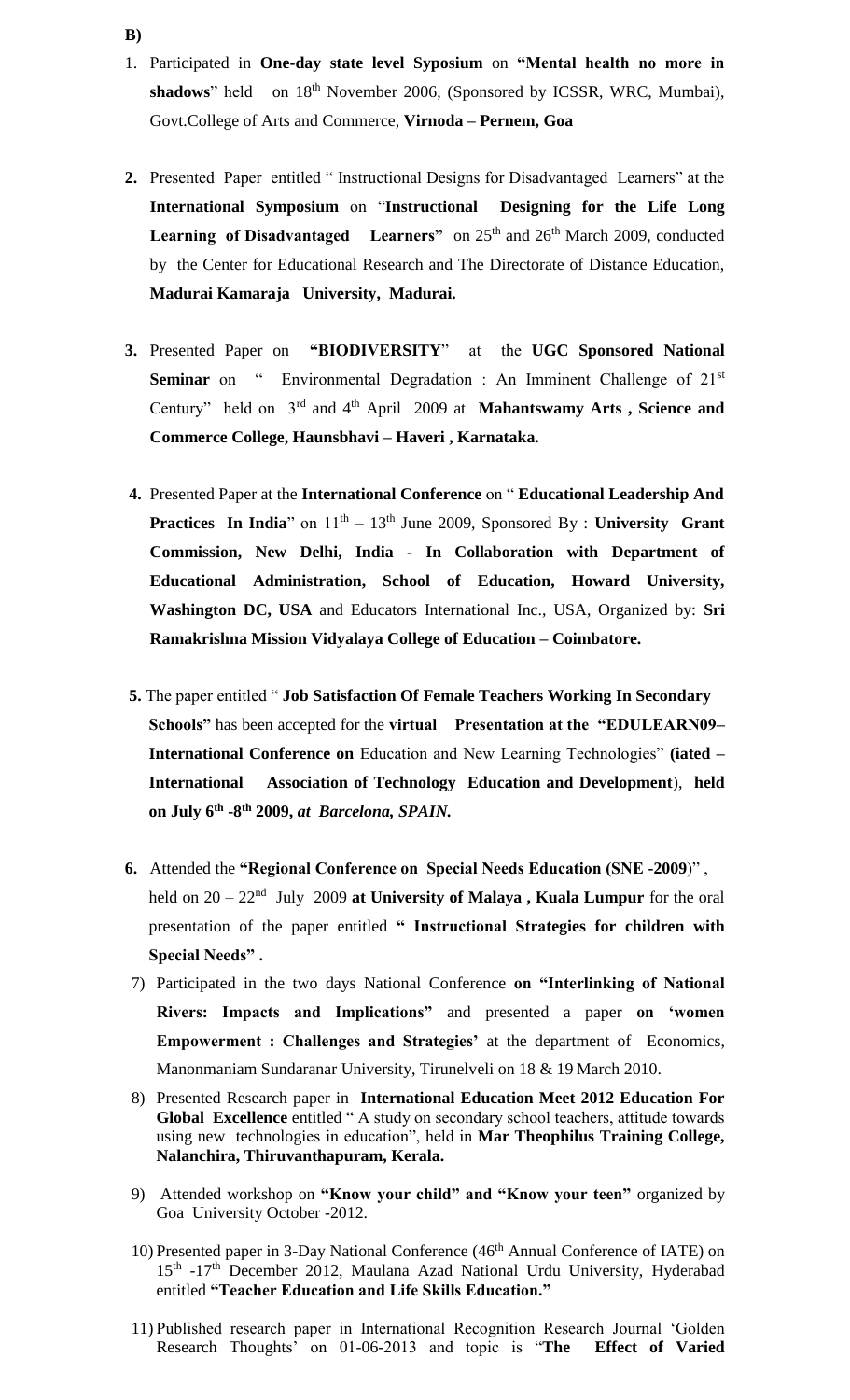**Instructional Approaches on Students' Academic Achievement towards Science in North Goa District**."

- 12) Published research paper in Research Analysis and Evaluation (International level referred registered research journal) on **"Effects of computer based learning (CBL) and Teacher Centered Approaches on Academic Achievement of IX standard Students in North Goa District."** Vol-IV, Issue -43-44, April-May 2013.
- 13) Participated in the National Workshop on " Doctoral Research and Academic Writings in Social Sciences" held at D.M.'S College Research Centre Assagao, Goa in collaboration with TATA Institute of Social Sciences, Mumbai & Indian Council of Social Science Research, W.R.C. Mumbai on 28<sup>th</sup> and 29<sup>th</sup> October 2013.
- 14) Participated as a **resource person** in **one day National Academic & Interactive Meet** held at Shree vetal Institute Of Education & Training, Colvale, Bardez Goa on **'Teacher Education in Global Context- Changing Paradigm' on**  $10<sup>th</sup>$  **March** 2014.
- 15) Participated in One Day **Marathi Language** Workshop on "Teaching & Learning Methods" held on  $26<sup>th</sup>$  February 2015 at Shree Vetal Institute of Education & Training, Colvale, Bardez- Goa.
- 16) Participated in One Day **Hindi Language** Workshop on "Teaching & Learning Methods" held on 30<sup>th</sup> March 2015 at Shree Vetal Institute of Education & Training, Colvale, Bardez- Goa.
- 17) Attended the orientation programme on Topic "Constructivism, CCE & Assessments at the D.El.Ed Level" organized by the State Council of Educational Research & Training (SCERT), Porvorim, on 14<sup>th</sup> November 2014 at DIET, Alto Porvorim.
- 18) Participated in Goa State Consultation meeting on new "**National Education Policy"** under SCERT Goa with National Consultancy Team from RIE Bhopal held on  $17<sup>th</sup>$  July 2015
- 19) Participated and Chaired session of International Conference on "**Educational for Global Citizenship: Learning to Live Together"** under the joint auspices of CTE (kerala chapter) and CCEAM Presented paper on "**Role of ICT in enhancing teacher education" held at** Ernakulam Kerala on 2-4 March 2016**.**
- 20) Participated and Chaired session of International Conference 2016 on "**Educational Leadership for Global Social Justice: Issues & Challenges"** under the joint auspices of RCEAM and Presented paper on "**Women Empowerment in India**" organized at Udaipur from 19<sup>th</sup> to 21<sup>st</sup> September 2016.
- 21) Participated in one day workshop on **Marathi language** organized by Directorate of official languages Govt. of Goa on 2 rd November 2016
- 22) Participated and presented paper on **"World Peace, Education and the Earth Constitution" held at MIT Pune, From 29 to 31st December 2016 Sponsored by World Constitution and Parliament Association , World Peace Center ,Pune.**
- 23) Participated in one day workshop on **"Konkani Language"** organised by Directorate of official languages Govt. of Goa on  $10<sup>th</sup>$  August 2017.

### **Paper Setter / Evaluation**

- Served as paper setter for D.El.Ed semester examinations.
- Served for the assessment of D.El.Ed semester examinations papers

### **Membership :**

- **1.** Secretary, Council for Teacher Education, Goa A Professional Organisation of Teachers. Life member number - **4233**
- 2. Life Member for All India Association for Educational Research **(AIAER - 3418)**
- 3. Life Member of Indian Association for Teacher Educators (IATE).(**M205**)
- 4. Life Member of Indian Association of Applied Psychology (IAAP)